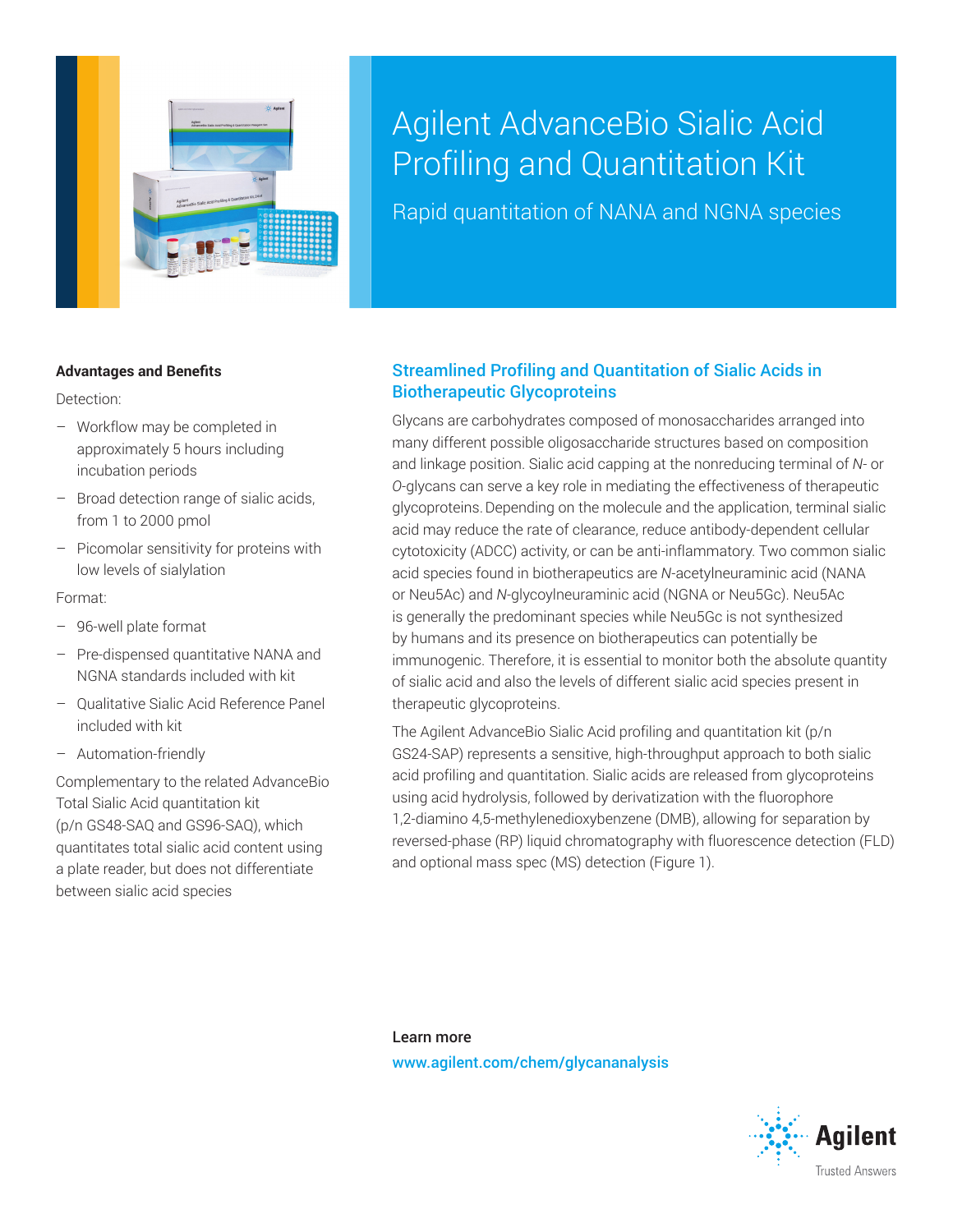

**Figure 1.** Sialic acid release and DMB labeling workflow A) Overview B) DMB labeling mechanism of sialic acid Neu5Gc.

### Required Equipment and Sample Preparation Considerations

The AdvanceBio Sialic Acid profiling and quantitation kit is compatible with a variety of different sample types including glycoproteins, glycopeptides, glycolipids, polysialic acids and whole cells.

Depending on the sample type and the concentration, samples may require dilution for highly sialylated samples, while samples such as monoclonal antibodies with low levels of sialylation might require concentration by drying and resuspension in a smaller volume of DI water. The kit includes sufficient reagents to generate 24 data points following recommended usage. This enables six samples to be prepared in triplicate, or nine samples prepared in duplicate, [see instruction manual](https://www.agilent.com/cs/library/usermanuals/public/5994-2800EN.pdf) for further details. The dynamic range of this assay is 1–2000 pmol sialic acid per sample well. Equipment to be provided by the user includes either a thermocycler, or heat blocks with lids capable of maintaining 50 °C and 80 °C for the required incubation steps. An analytical HPLC system (HPLC or UHPLC) with fluorescence detection is required for analysis, see instruction manual for more information.



**Figure 2.** UHPLC chromatogram of DMB labeled SARP. A) Fluorescence B) Extracted ion chromatogram of DMB labeled sialic acid species, [M+H]<sup>1+</sup>.

## Sialic Acid Profiling and Quantitation

- This workflow offers both qualitative identification (profiling) of sialic acid species using a sialic acid reference panel (SARP) with known sialic acid species (Figure 2) as well as absolute quantitation using Neu5Ac and Neu5Gc quantitative standards (Figure 3).
- Total sialic acid quantitation (Neu5Ac and Neu5Gc) results obtained with this kit are comparable with data obtainable with the AdvanceBio Total Sialic Acid quantitation kit (p/n GS48- or GS96-SAQ.) (Table 1).
- Quantitative Neu5Ac and Neu5Gc results are comparable to older DMB labeling workflows (GKK-407) (Table 2).



**Figure 3.** Neu5Gc and Neu5Ac calibration curves, n=2. Limit of Detection (LOD) and Limit of Quantitation (LOQ) for Neu5G and Neu5Ac are shown in the table.